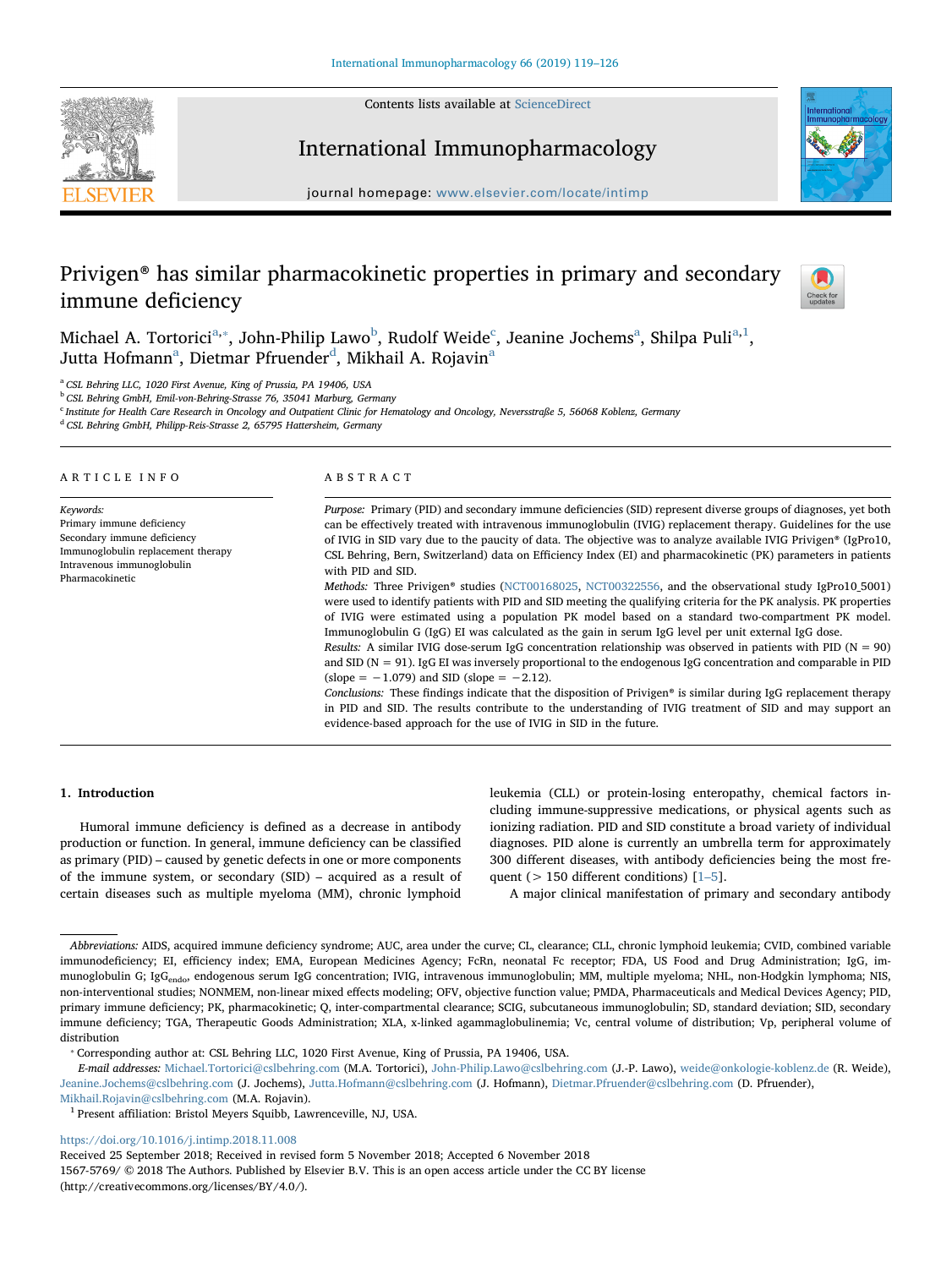deficiencies is the predisposition to recurrent infections [5–[7\]](#page-6-1). Biochemically, antibody deficiencies are identified by low or non-detectable serum immunoglobulin G (IgG) levels (hypogammaglobulinemia or agammaglobulinemia, respectively). Different levels of serum IgG have been proposed as cutoff in defining immune deficiency in PID and SID [\[8\]](#page-6-2), but in general, levels below 5–6 g/L can be regarded as a moderate-to-severe reduction [[9](#page-6-3)]. The first evidence that serum IgG levels of ≥5 g/L lead to substantial reduction of acute infections in PID patients was published 30 years ago [[10\]](#page-6-4). Since then, a number of publications have confirmed that, while there is no absolute protective level for everybody and IgG replacement therapy should be individualized to target the unique "biological" IgG level of every single PID patient, high serum IgG concentrations of 6, 8 and even 11 g/L are associated with better protection against infections and decrease in incidence or progression of bronchiectasis [\[11](#page-6-5)]. Both humoral PID and SID can be effectively treated with replacement IgG therapy using regular intravenous IgG (IVIG) or subcutaneous IgG (SCIG) infusions [[7](#page-6-6),12–[14\]](#page-6-7).

IgG replacement therapy with IVIG and SCIG is well established in PID [\[15](#page-6-8),[16](#page-6-9)]. Although the efficacy of IVIG replacement therapy in SID has been demonstrated in several studies [17–[21](#page-6-10)], a Cochrane analysis showed no benefits regarding mortality, recommending IVIG therapy only when patients present with hypogammaglobulinemia and recurrent infections [[22\]](#page-6-11). Furthermore, a separate meta-analysis stated that IgG replacement therapy does not reduce the rate of infections after hematopoietic stem cell transplantation, and cannot be recommended [[23\]](#page-6-12). The discrepancies in the data available and paucity of trials investigating the use of IgG replacement therapy in SID makes the identification of patients with SID that may benefit from IgG replacement therapy difficult [\[24](#page-6-13)]. Thus, the practice of granting regulatory approvals to IgG products for humoral SID differs between agencies. Per US Food and Drug Administration (FDA) guidance, all IVIG products licensed by FDA are approved for use in humoral PID [[25\]](#page-6-14). To date, there is only one IVIG product approved for use in an SID indication of CLL in the US (Gammagard S/D®, Shire Plc, Lexington, USA) [\[26](#page-6-15)]. In contrast, the European Medicines Agency (EMA) approves IVIG products for PID syndromes with impaired antibody production and, additionally, for secondary hypogammaglobulinemia with recurrent infections in CLL, MM, after stem cell transplantation and in patients with congenital acquired immune deficiency syndrome (AIDS) [[27\]](#page-6-16). Many other regulatory agencies, such as Health Canada, Swiss Medic, the Pharmaceuticals and Medical Devices Agency (PMDA, Japan), and the Therapeutic Goods Administration (TGA, Australia) provide simultaneous approval for broad use of IVIG in PID and SID. Health Canada uses the following definition of the indications for IgG replacement therapy: "…patients with Primary Immune Deficiency (PID) and Secondary Immune Deficiency (SID) who require immune globulin replacement therapy." [\[28](#page-6-17)]. A similar definition is used by the Australian TGA: "…indicated in adults and children for replacement therapy in: i) Primary Immunodeficiency Disease (PID) and ii) Symptomatic hypogammaglobulinaemia secondary to underlying disease or treatment." [[29\]](#page-6-18).

The lack of a scientific consensus regarding SID is also reflected in the differences between clinical indications listed in current guidelines on IVIG use. According to the Australian National Blood Authority, the qualifying criteria for IVIG therapy are acquired hypogammaglobulinemia secondary to hematological malignancies or stem cell transplantation with recurrent or severe bacterial infection(s) and evidence of hypogammaglobulinemia (excluding paraprotein), or hypogammaglobulinemia with IgG  $<$  4 g/L (excluding paraprotein) [\[30](#page-6-19)]. In the United Kingdom, the clinical guidelines consider long-term treatment with IVIG to be appropriate in SID, with no specific cause listed [[31\]](#page-6-20). The Canadian guidelines for use of IVIG in acquired hypogammaglobulinemia secondary to malignancy recommend prophylactic use of IVIG in adults with life-threatening or recurrent infections considered to result from low serum IgG levels [[32\]](#page-6-21). In contrast, routine use

# <span id="page-1-1"></span>Table 1

| Patient demographics and analysis populations. |  |  |
|------------------------------------------------|--|--|
|------------------------------------------------|--|--|

| Parameter                                                    | Patients with PID<br>$(N = 90)$ | Patients with SID<br>$(N = 97)$ |
|--------------------------------------------------------------|---------------------------------|---------------------------------|
| Male, $n$ $(\%)$                                             | 49 (54.4)                       | 58 (59.8)                       |
| Age (years), mean (SD)                                       | 29.8 (20.3)                     | 69.5 (10.4)                     |
| Age range (years)                                            | $3 - 81$                        | $21 - 84$                       |
| Children $(< 12$ years), n $(\%)$                            | 17(18.9)                        | $\Omega$                        |
| Adolescents ( $>$ 12–18 years), n $(\%)$                     | 19(21.1)                        | $\mathbf{0}$                    |
| Adults ( $> 18-64$ years), n $(\%)$                          | 49 (54.4)                       | 25(25.8)                        |
| Elderly patients ( $\geq 65$ years), n (%)                   | 5(5.6)                          | 72 (74.2)                       |
| Body weight (kg), mean (SD)                                  | 62.6(26.4)                      | 76.8 (16.1)                     |
| Disease, n (%)                                               | XLA: 21 (23)                    | CLL: 69 (71)                    |
|                                                              | CVID: 69 (77)                   | NHL: 25 (26)                    |
|                                                              |                                 | Other: 3 (3)                    |
| Duration of IgG treatment, months                            |                                 |                                 |
| Mean (SD)                                                    | 25.1(10.1)                      | 11.8(10.9)                      |
| Median (range)                                               | 23.3 (7.64–47.9)                | $5.82(4.50 - 51.8)$             |
| Privigen® dose, mg/kg/month                                  |                                 |                                 |
| Mean (SD)                                                    | 473 (133)                       | 216 (106)                       |
| Median (range)                                               | 448 (13.3–959)                  | 172 (90.9-678)                  |
| Serum IgG trough level at $28 \pm 2$ days<br>after dose, g/L |                                 |                                 |
| Number of patients with available                            | 77                              | 74                              |
| data <sup>a</sup>                                            |                                 |                                 |
| Mean (SD)                                                    | 9.19 (2.46)                     | 6.31(1.97)                      |
| Median (range)                                               | $9.17(3.93 - 27.2)$             | $6.15(2.05-17.1)$               |

<span id="page-1-0"></span><sup>a</sup> Only patients who had their serum IgG measured at 28  $\pm$  2 days after dose were included in the serum IgG trough level analysis. CLL, chronic lymphoid leukemia; CVID, common variable immune deficiency; IgG, immunoglobulin G; N, number of patients in population; NHL, non-Hodgkin lymphoma; PID, primary immune deficiency; SD, standard deviation; SID, secondary immune deficiency; XLA, x-linked agammaglobulinemia.

of IVIG in children, regardless of the presence of hypogammaglobulinemia, is not recommended, except i) in children with a history of "severe invasive infection or recurrent sinopulmonary infections" or ii) as part of multinational clinical trials in hematological malignancy when the trial protocol recommends routine use of IVIG for secondary hypogammaglobulinemia [\[32](#page-6-21)].

Although some data on serum IgG trough levels during IgG replacement therapy in SID are available [[6](#page-6-22)[,33](#page-6-23)], the pharmacokinetic (PK) characteristics of IVIG products in SID are under-investigated and dosing recommendations for the use of any IgG products, IVIG or SCIG, are based on scarce evidence. Existing guidelines of IgG use in SID are mainly based on research results in PID [[8](#page-6-2)[,24](#page-6-13)]. Dosing recommendations range from 0.2 to 0.4 g/kg body weight every 3–4 weeks, which lies within the dosing range recommended for IgG replacement therapy in PID (0.2–0.8 g/kg body weight/month) [[34\]](#page-6-24). While comparative data on the clinical experience with IgG replacement therapy in PID and SID exist [[35\]](#page-6-25), a comparison of the PK properties of the same IgG products in PID and SID patient populations has not been reported. Such information is necessary to better understand similarities and/or differences of IgG disposition in these two groups of indications. It may lead to improvement of the treatment paradigm when administering IgG replacement therapy in SID and possibly to a more substantiated, evidence-based approach to regulatory approvals of IgG products in SID and PID.

We conducted a population PK analysis of available data of 10% IVIG Privigen® (IgPro10, CSL Behring, Bern, Switzerland), to characterize its Efficiency Index (EI) and PK parameters in patients with PID and SID.

## 2. Materials and methods

## 2.1. Patients

Demographic, dosing, and serum IgG concentrations, and data in patients with PID were extracted from the datasets of Privigen® studies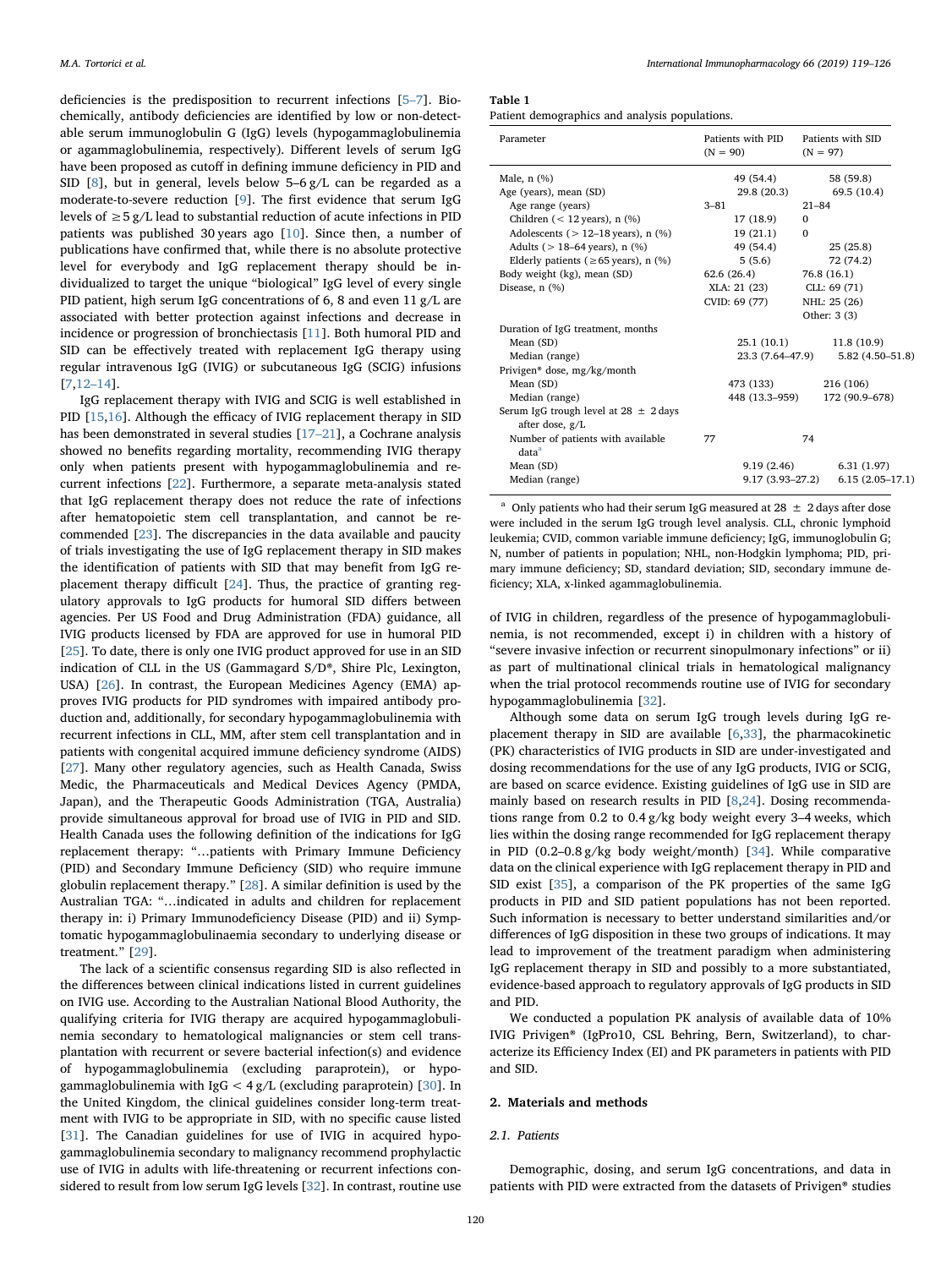<span id="page-2-3"></span>

Fig. 1. Comparison of simulated and observed serum IgG concentrations in patients with PID and SID. A. PID population. B. SID population. Observed values (open circles) and median simulated values (dashed lines) with 90% confidence intervals (shaded areas) are shown. IgG<sub>endo</sub> was set to 4 g/L (dotted lines). Simulations were developed using PID and SID datasets obtained by bootstrapping 1000 subjects for each dataset. PID, primary immune deficiency; SID, secondary immune deficiency.

### <span id="page-2-4"></span>Table 2

Pharmacokinetic parameters.

| Parameter               | Estimate (%RSE) | IIV $(%CV)$       | 95% CI from bootstrap |
|-------------------------|-----------------|-------------------|-----------------------|
| CL (L/day) <sup>a</sup> | 0.152(4.5)      | $53.1^{\circ}$    | $0.14 - 0.16$         |
| Weight on CL            | 0.796(12.9)     | -                 | $0.59 - 0.99$         |
| $Vc(L)^b$               |                 | 75.4 <sup>c</sup> |                       |
| $Vc$ in PID $(L)$       | 3.08(12.2)      |                   | $2.49 - 3.65$         |
| $Vc$ in $SID(L)$        | 8.75 (16.9)     |                   | 3.63-15.33            |
| Weight on Vc            | 1.1(33.3)       |                   | $0.52 - 1.66$         |
| Q $(L/day)^a$           | 0.825(20.5)     |                   | $0.51 - 1.12$         |
| $Vp(L)^a$               | 1.8(8.9)        |                   | $1.49 - 2.10$         |
| Additive error $(g/L)$  | 0.930(19.5)     |                   |                       |
| Proportional error (%)  | 7.1(32)         |                   |                       |

<span id="page-2-0"></span>Values for CL, Q, and Vp are the same in PID and SID.

<span id="page-2-2"></span> $^{\rm b}$  Values in PID and SID are different.

<span id="page-2-1"></span><sup>c</sup> Values are for the combined PID and SID PK model population. CL, clearance; CV, coefficient of variation; IgG, immunoglobulin G; IIV, inter-individual variability; PID, primary immune deficiency; PK, pharmacokinetic; Q, intercompartmental clearance; RSE, relative standard error; SID, secondary immune deficiency; Vc, central volume of distribution; Vp, peripheral volume of distribution.

ZLB03\_002 [\(NCT00168025\)](http://clinicaltrials.gov/show/NCT00168025) and ZLB05\_006 ([NCT00322556](http://clinicaltrials.gov/show/NCT00322556)). In addition, IgG EI data from a previous study [\[36](#page-6-26)] were used for comparison with the same outcomes in patients with SID.

Data from 97 patients with SID were captured in the observational study of Privigen® IgPro10\_5001 (registered in the German non-interventional studies (NIS) Registry at the Paul Ehrlich Institute, which is the German federal authority for vaccines and biomedicines, NIS-Nr: 182).

### 2.2. Data collection and PK analysis

Patients with SID fulfilling the following criteria were included in the analysis: SID due to a condition not associated with monoclonal IgG increase; no prior IVIG treatment; observation period ≥120 days; ≥6 Privigen® infusions; infusion intervals 20–60 days. The cut-off date for inclusion of patients with SID was March 8, 2015. For PK analysis, patients with at least one Privigen® dose and one post-baseline serum IgG measurement were included; the same criteria were used for inclusion of patients with PID from the two CSL Behring clinical trials [NCT00168025](http://clinicaltrials.gov/show/NCT00168025) and [NCT00322556.](http://clinicaltrials.gov/show/NCT00322556)

The population PK model was developed from a total of 2574 serum IgG concentrations from a total of 187 clinical trial patients with PID (90 patients) and SID (97 patients). The modeling was performed based on the guidelines for population PK analysis [[25\]](#page-6-14) and a previously developed pharmacometric model for IgG [[37](#page-6-27),[38\]](#page-6-28). The final dataset was analyzed with non-linear mixed effects modeling software (NONMEM, Icon Development Solutions, Ellicott City, MD, USA) running under Perl-speaks-NONMEM. The model building process involved development of a base model followed by evaluation and testing of covariates to be included in the final model. First order conditional estimation with interaction was used for all model building procedures.

The base model was a standard two-compartment PK model defined by clearance (CL), central volume of distribution (Vc), inter-compartmental clearance (Q), and peripheral volume of distribution (Vp; Fig. S1) [\[37](#page-6-27),[38\]](#page-6-28). Based on the available endogenous serum IgG concentra-tion (IgG<sub>endo</sub>) data from patients with PID (Cardiff cohort [[36\]](#page-6-26)) and SID, IgGendo was close to 4.0 g/L in both populations and, therefore, this value was used in the model. The inter-individual variability for all PK parameters was modeled using an exponential random effect model of the form  $\theta_i = \theta * e^{\eta_i}$ , where  $\theta_i$  is the value of the population parameter θ, and  $η<sub>i</sub>$  is the inter-individual random effect.

The residual variability was modeled using the additive multiplicative error model of the form  $Y_{ij} = F_{ij} + \varepsilon_{ij}$ , where  $Y_{ij}$  denotes the observed concentration for the  $i^{\text{th}}$  individual at time j, and F denotes the corresponding predicted concentration;  $\varepsilon_{ii}$  is the intra-individual residual error with a mean of zero and variance  $\sigma^2$ .

The model was evaluated by different criteria including statistical significance, i.e. improvement in the objective function value (OFV) by 7.78 points (i.e. the chi square distribution value associated with a probability of 0.005 and 1 degree of freedom), clinical relevance, goodness-of-fit plots, and plausibility of parameter estimates.

After the base model was validated, covariate testing was performed where the relationships between covariates and inter-individual variability in CL and Vc were explored graphically. Covariates were selected based on prior knowledge and clinical interest and included weight, age, gender, and disease type (PID or SID). Categorical covariates (disease type, gender) were modeled as  $Cov\theta = \theta_0 * \theta_x$ , where  $\theta_0$  denotes the population value of the parameter, and  $\theta_x$  denotes the fractional change in  $\theta_0$  for each subpopulation. Continuous covariates (weight and age) were modeled as

$$
Cov\theta = \theta_0 * \left(\frac{x}{x_{median}}\right)^{\theta x} \tag{1}
$$

where  $\theta_0$  denotes the population value of the parameter when  $x=x_{median}$  and  $\theta_x$  denotes the population values conditional on the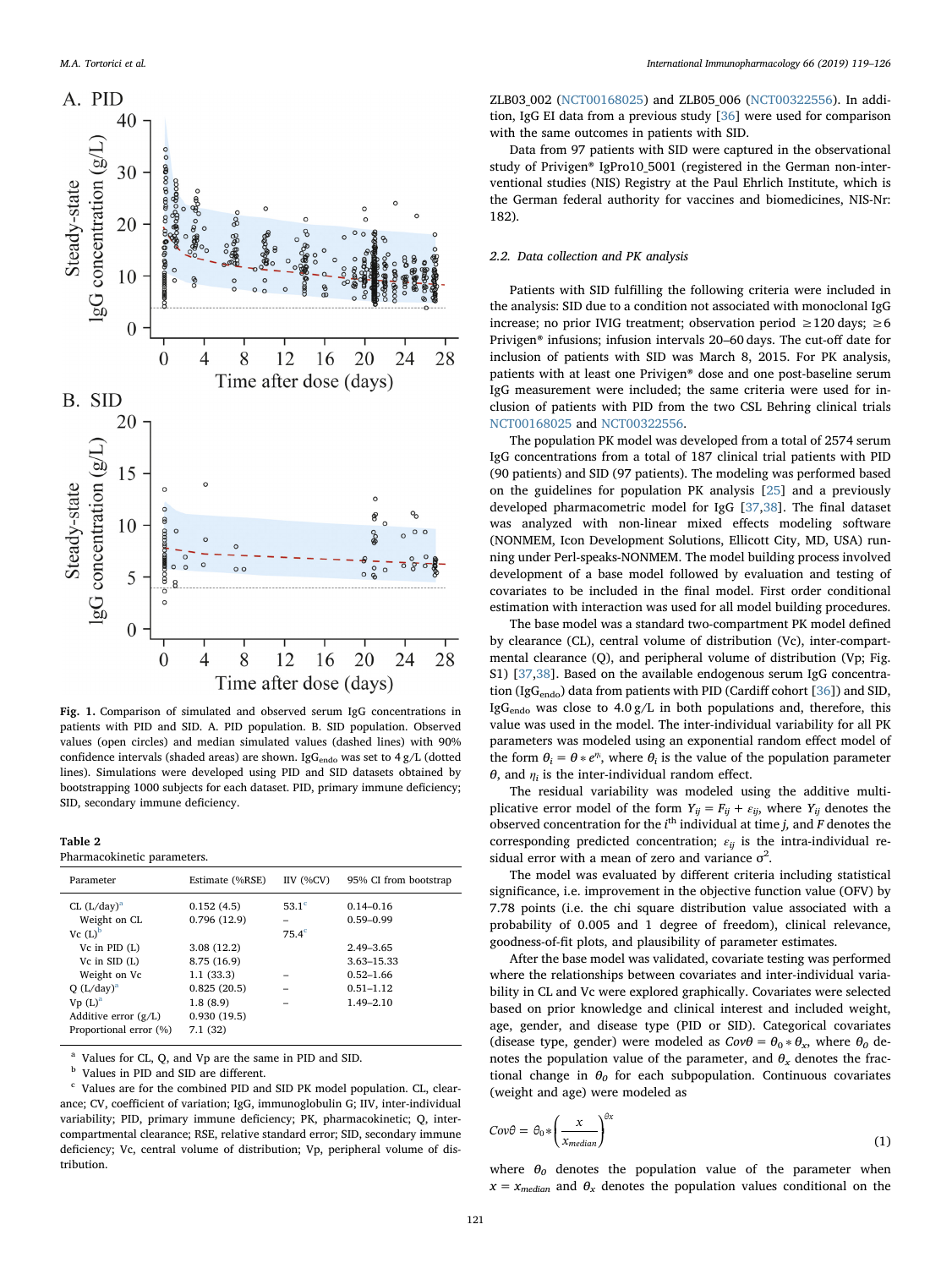<span id="page-3-0"></span>

Fig. 2. PK parameters of IgG in patients with PID and SID. A, B. IgG clearance. C, D. Central volume of IgG distribution. Right panels represent parameters after accounting for body weight. To obtain the individual body weight-normalized values, each patient's CL and Vc values were divided by their individual body weight. Thick horizontal lines and whiskers represent median values and ranges, respectively. Boxes show lower and upper quartiles of the data. CL, clearance; PID, primary immune deficiency; SID, secondary immune deficiency; Vc, volume of distribution of central compartment.

value x. The value of  $x_{median}$  was set to the median weight of 72 kg of the combined PID and SID population.

For testing of covariates, a stepwise covariate model building approach was used, which involved backward elimination of each covariate from the full model. Two hierarchical models were compared by the chi square test of difference in OFV, with the number of degrees of freedom equal to the difference in number of parameters between the two models.

Simulations with the final model were performed using PID and SID datasets obtained by bootstrapping 1000 subjects for each group from the original datasets in order to preserve the original weight distribution in the two groups. These datasets were used to simulate serum IgG concentrations and calculate the predicted exposure (area under the curve  $[AUC_{0-28\text{days}}]$ ) at two normalized IgG doses, the median PID dose  $(440 \text{ mg/kg})$  and the median SID dose  $(174 \text{ mg/kg})$ , every 28 days.

## 2.3. Analysis of IgG Efficiency Index

EI is defined as the gain in serum IgG level (trough vs historic pretreatment IgG<sub>endo</sub>) per unit external dose of IgG replacement therapy. It is calculated as the ratio of serum IgG trough level ( $g/L$ ) minus Ig $G_{endo}$ (g/L) to the average weekly IgG dose (g/kg/week) [[39,](#page-6-29)[40\]](#page-6-30). Trough levels are used in this analysis to reduce, to the extent possible, the variability of results due to varying serum IgG concentrations during the dosing cycle, especially in patients receiving IVIG. For calculation of EI in SID, at least one Privigen® dose, an Ig $G_{\text{endo}}$  value, and a serum IgG trough measurement at 28  $\pm$  2 days after dose were required. IgG trough measurements lower than IgG<sub>endo</sub>, resulting in a negative EI, were removed, as it was assumed that IgG<sub>endo</sub> levels have decreased further due to progression of immunodeficiency. Clinical efficacy variables were pre-therapy IgG<sub>endo</sub> levels, and serum IgG trough concentrations measured during Privigen® treatment. IgG<sub>endo</sub> values were not collected as part of the medical history in the Privigen® studies in PID. Therefore, data for EI calculation in PID are from a cohort of 110 patients from the University Hospital of Wales, Cardiff, UK, treated with IVIG [[36\]](#page-6-26).

## 3. Results

### 3.1. Patients

Demographic and baseline characteristics of 187 patients included in this analysis are presented in [Table 1](#page-1-1).

The total number of patients exposed to Privigen® with at least partial PK data was similar in the PID and SID populations. However, their age and body weight were expectedly different: the SID population (mean age 69.5 years, mean weight 76.8 kg) comprised mostly patients with CLL and non-Hodgkin lymphoma, conditions which develop at an older age; the PID population (mean age 29.8 years, mean weight 62.6 kg) had a substantial proportion of pediatric patients (34 patients younger than 16 years; 38%), whose body weight is generally a factor of age.

Monthly Privigen® doses and serum IgG concentrations also differed in the two patient populations ([Table 1\)](#page-1-1). On average, patients with SID received less than half the IVIG dose, and had lower mean and median serum IgG levels, compared with patients with PID on IVIG replacement therapy. This reflects current clinical practice of treating these patient populations.

#### 3.2. Population PK analysis

The base model for population PK analysis was developed founded on prior knowledge using the data from 90 patients with PID and 97 patients with SID in a two-compartment model with first-order elimination and was found to fit the data well with good agreement between predicted and observed concentrations at population or individual level ([Fig. 1,](#page-2-3) Fig. S2).

Following development of the base model, the effect of covariates including body weight, age, gender, and disease type (PID vs SID) on CL and Vc was tested. The final model revealed a significant effect of body weight on both CL and Vc, and of patient disease type on Vc [\(Table 2](#page-2-4)). With a population estimate of 0.152 L/day for CL and an allometric exponent of weight on CL of 0.796, subjects with baseline body weights of 50 and 100 kg would have a theoretical CL of 0.114 and 0.197 L/day, respectively, based on eq. (1). Likewise, for a population Vc of 3.08 L and an exponent of weight of 1.1, 50- and 100-kg subjects would have a Vc of 2.06 and 4.42, respectively. This effect of body weight is consistent with the theoretical allometric exponents (0.75 on CL and 1.0 on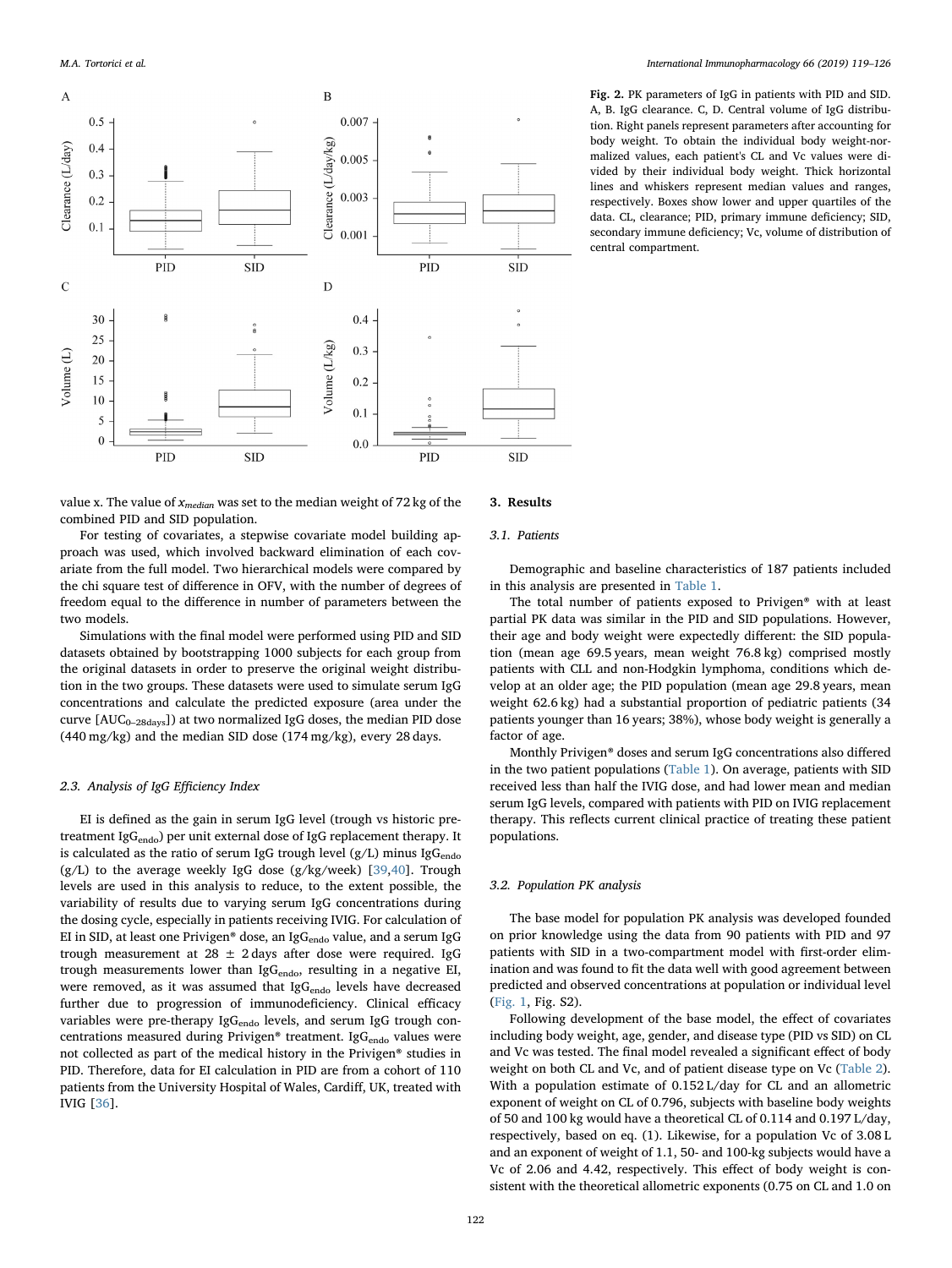<span id="page-4-0"></span>

Fig. 3. Steady state AUC plot for PID and SID simulation datasets. A. Treatment with median monthly IgG dose in PID (440 mg/kg) every 28 days. B. Treatment with median monthly IgG dose in SID (174 mg/kg) every 28 days. Thick horizontal lines and whiskers represent median values and ranges, respectively. Boxes show lower and upper quartiles of the data. AUC, area under the curve; PID, primary immune deficiency; SID, secondary immune deficiency.

Vc) [\[41](#page-6-31)]. IgG CL was similar in the PID and SID groups [\(Fig. 2A](#page-3-0), B), while median Vc was higher in SID, with greater variation in the lower and upper quartiles ([Fig. 2](#page-3-0)C, D). Sensitivity analyses with different IgGendo values showed no significant effect on PK parameters. The covariates age, gender, and IgG<sub>endo</sub> had no significant effect on CL and Vc.

Simulation of serum IgG concentrations with the final population PK

<span id="page-4-1"></span>

model showed a similar predicted IgG exposure  $(AUC_{0-28\text{days}})$  in PID and SID patient populations at both IgG doses tested, 440 mg/kg (typical for PID; [Fig. 3A](#page-4-0)) and 174 mg/kg (typical for SID; [Fig. 3](#page-4-0)B).

## 3.3. Efficiency Index

Data from 34 patients with SID were available for EI analysis (IgG trough levels determined at 28  $\pm$  2 days after dose and IgG<sub>endo</sub> values). After excluding 7 patients with IgG trough values at  $28 \pm 2$  days lower than Ig $G_{\text{endo}}$ , data from 27 patients were used for the EI analysis. The data demonstrated that EI is inversely proportional to  $\log G_{\text{endo}}$  levels in SID (slope =  $-2.12$ ; [Fig. 4](#page-4-1)B), i.e., the gain tends to be higher in pa-tients with low IgG<sub>endo</sub> ([Fig. 4](#page-4-1)B). A similar relationship has previously been found in patients with PID (slope =  $-1.079$ ; [Fig. 4](#page-4-1)A) [\[36](#page-6-26)].

The relationship between dose and serum IgG trough concentration in patients with PID and SID showed a similar trend ([Fig. 5](#page-5-0)).

# 4. Discussion

This study demonstrated that dose-serum IgG concentration relationship of IVIG treatment and IgG EI are similar in PID and SID. This observation is even more important given the differences between the PID and SID populations used for this study.

Doses in patients with PID were pre-selected and usually adjusted to the severity of their condition (frequency of infections) before they joined the original clinical studies, where standard inclusion criteria required steady-state IgG dosing and a pre-study serum IgG trough level of  $\geq 4$  g/L as an indirect evidence of minimally satisfactory IgG replacement therapy. A total of 5 out of 80 PID subjects in ZLB03\_002 study had serum IgG trough levels between 4 and 5 g/L at screening. Thus, in a way, IgG doses in patients with PID in mg/kg bw in this analysis reflect their individual PID severity. Further, patients with PID were required to continue on their stable doses for the full duration of the studies, unless there was a medical need to adjust dosing.

Patients with SID did not have the same study requirements; in fact, most of them were assigned IVIG doses rounded to the full vial size of 10 g, 20 g or, rarely, 30 g every 3–4 weeks, with a center effect (results not presented) reflecting local standards of clinical practice. Reasons for dose selection were not reported, but may include economic considerations, in addition to the patients' clinical condition. There was no requirement of receiving steady-state IgG therapy, nor were the patients required to receive doses leading to IgG trough levels of  $\geq$  5 g/L. As a result, 26/91 patients with SID had IgG trough levels of < 5 g/L.

A comparison of IgG PK properties showed that body-weight adjusted CL was similar in the PID and SID groups. The only PK parameter that appeared different in these two patient populations was Vc, with a higher population estimate in patients with SID. Both PID and SID cohorts in this analysis had sufficiently large numbers of patients with PK data to allow for meaningful interpretation of results: 90 and 97 patients, respectively. These numbers are larger than the average size of

> Fig. 4. Efficiency Index of IVIG in patients with PID and SID. A. Patients with PID. B. Patients with SID. Data for PID are from 110 patients from the University Hospital of Wales, Cardiff, UK, treated with IVIG or SCIG. Data for SID are from 27 patients from the German observational study of Privigen®. Lines represent linear regression trend lines, and shaded areas show the 95% confidence interval thereof. IVIG, intravenous immunoglobulin; PID, primary immune deficiency; SID, secondary immune deficiency; SCIG, subcutaneous immunoglobulin.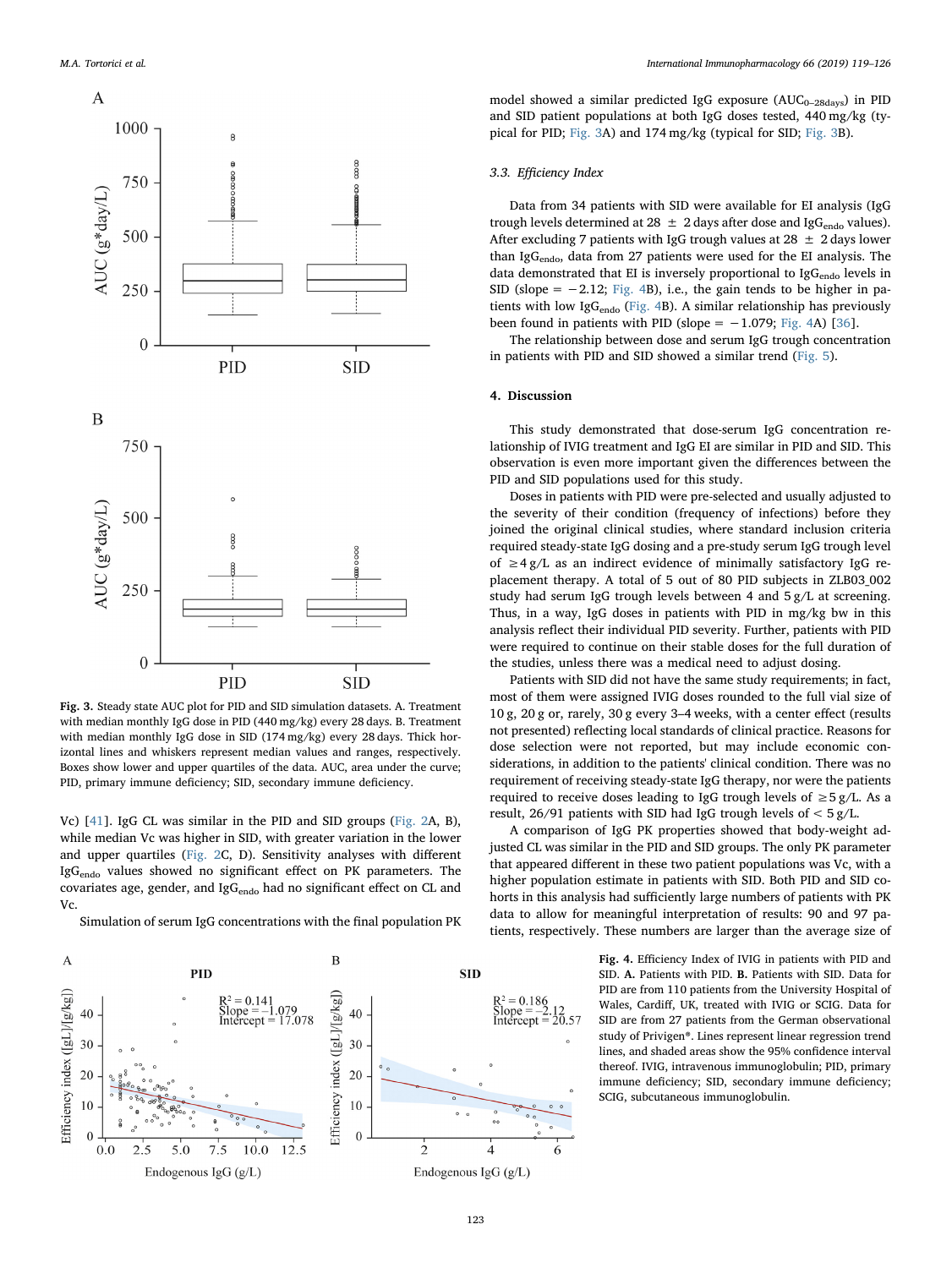<span id="page-5-0"></span>

Fig. 5. Correlation between serum IgG trough levels and monthly IVIG dose in patients with PID and SID. A. Patients with PID. B. Patients with SID. Serum IgG trough levels measured at 28  $\pm$  2 days after dose were available for 77 patients with PID and 74 patients with SID. Lines represent linear regression trend lines. IgG, immunoglobulin G; PID, primary immune deficiency; SID, secondary immune deficiency.

Phase III IgG studies in PID (typically 30–70 patients) [\[42](#page-6-32)–44]. Demographic characteristics such as age and body weight were unavoidably different due to the nature of the underlying conditions: primary antibody deficiencies are inherited and many of them are diagnosed in childhood, whereas most SID conditions develop in adults. Likewise, the mean IgG doses, and consequently the mean serum IgG trough levels, were different. However, the ranges of these variables overlapped, which allowed more precise pharmacometric modeling of systemic IgG exposure outcomes in the two groups of indications. Serum IgG concentrations are an accepted surrogate efficacy marker in immune deficiency [\[45](#page-7-0),[46\]](#page-7-1). In PID, it has been demonstrated that higher IgG levels at the patient population level are associated with better protection against infections [\[47](#page-7-2),[48\]](#page-7-3). However, there is no universal threshold that would be effective for everyone, and individual serum IgG levels that would keep infections under control can vary significantly depending on the levels of endogenous IgG production, certain comorbidities, and numerous external factors [\[11](#page-6-5)].

The intent of the population PK analysis was to determine whether there is an inherent difference in the disposition of IgG between PID and SID populations. The analysis was based on pooled data from patients with PID and SID, and revealed that PK of serum IgG was best described by a two-compartment model with first-order elimination, corroborating previous models [[37](#page-6-27)[,38](#page-6-28)]. Diagnostic plots for the final model showed that the population and individual predictions agreed well with the observed values and the conditional weighted residuals were evenly distributed. A significant effect of body weight on the CL and Vc of IgG was found, consistent with prior analyses [\[37](#page-6-27),[38\]](#page-6-28). After accounting for the effect of body weight on these parameters, the analysis of the disease type (PID or SID) as a covariate showed no significant effect on the CL of IgG in the model; hence, the final model did not include disease type as a covariate of interest. However, disease type appeared to have a significant effect on Vc, with patients with SID having a higher Vc compared with those with PID. The difference in Vc between the two populations had no impact on the overall IgG exposure, as the predicted exposure ( $AUC_{0-28\text{days}}$ ) at a normalized dose was similar between the PID and SID populations. The most likely explanation is that higher Vc in patients with SID may reflect a continuing decrease in  $\lg G_{\text{endo}}$  levels as a result of progressing immunodeficiency. The documented relevant comorbidities in the SID population – renal insufficiency, chronic hepatitis, and moderately increased bilirubin levels in one patient each, and moderately elevated creatinine levels in two patients – cannot explain the difference in Vc. The possibility that the difference in Vc is an artefact cannot be excluded.

Accepting that little is known about the variability of IgG<sub>endo</sub> levels or the functional properties of the circulating IgG molecules in PID and SID, it is reasonable to assume that higher IgG levels in SID confer greater protection against infections, as is the case in PID. In the analysis reported here, the average IVIG dose in SID was half the IVIG dose in PID. Current treatment guidelines for SID recommend starting IgG replacement therapy if recurrent infections occur, and not basing this decision on serum IgG levels alone [27–[29\]](#page-6-16). Even though the general

dosing range recommended for use in SID (0.2–0.4 g/kg bw every 3–4 weeks) lies within the range recommended for use in PID  $(0.2-0.8 \text{ g/kg}$  bw every 3–4 weeks), it is at the lower end [\[34](#page-6-24)]. Lower dosing of IVIG in SID may be supported by the lack of data on the efficacy of higher doses: the only randomized, double-blind study showed no significant difference in the infection rate in patients with SID treated with 250 mg/kg or 500 mg/kg every 4 weeks [\[20](#page-6-33)].

Comparison of EI in the two indication groups, PID and SID, showed a similar general tendency: irrespective of whether immune deficiency is caused by inherited or acquired factors, patients with lower  $\lg G_{endo}$ values gain higher serum IgG levels for the same external IgG dose used. This suggests that in both patient populations, there is a universal mechanism of increased IgG catabolism at higher serum IgG concentrations [\[39](#page-6-29)[,40](#page-6-30)]. IgG catabolism is regulated mainly by the neonatal Fc receptor (FcRn), binding IgG in a pH-dependent, saturable manner [[13](#page-6-34)[,39](#page-6-29)]. High IgG levels increase the rate of IgG catabolism, which can also be seen in the typical IVIG PK concentration versus time curve [[39\]](#page-6-29). Recently, genetic polymorphisms altering the expression of the FcRn receptor have been identified, leading to decreased or increased binding of IgG to FcRn and thus affecting the efficiency of IgG therapy [[49](#page-7-4)[,50](#page-7-5)]. These genetic polymorphisms do not seem to be linked to immunodeficiencies and have been observed in patients with colorectal cancer, as well as in the healthy population [[50,](#page-7-5)[51\]](#page-7-6).

However, calculation of EI assumes that the pre-treatment  $\text{IgG}_{\text{endo}}$ values measured at the time of diagnosing PID or SID remain stable during replacement therapy with relatively high IgG doses. There are indications that  $IgG_{endo}$  synthesis may change due to disease progression or modifications in the therapy of the underlying condition in patients with SID and in some forms of PID, such as CVID [\[52](#page-7-7)]. In the SID population reported in this analysis, Ig $G_{\text{endo}}$  values were lower than the last measured IgG trough values in 7/34 patients eligible for EI analysis, most likely as a result of progression of immunodeficiency. Determining IgG<sub>endo</sub> on replacement therapy would require interrupting the therapy for a wash-out period of 4–5 IgG half-lives, i.e. 4–5 months, which is unethical. Therefore, we accept this as a limitation of the analysis.

In conclusion, this study demonstrated the similarity of IgG doseserum IgG concentration relationships and EI trends with IVIG treatment for PID and SID. Modeling of the PK data allowed comparison of major PK parameters. These findings indicate that IVIG Privigen® is metabolized in a similar manner during IgG replacement therapy of immunodeficient individuals, irrespective of the primary or secondary nature of their immune system defects. Correspondingly, these results support the use of the same approach to dosing in these two groups of conditions. These results contribute to the understanding of IVIG treatment in SID, and may help promote an evidence-based approach for the use of IVIG in SID in the future.

Supplementary data to this article can be found online at [https://](https://doi.org/10.1016/j.intimp.2018.11.008) [doi.org/10.1016/j.intimp.2018.11.008.](https://doi.org/10.1016/j.intimp.2018.11.008)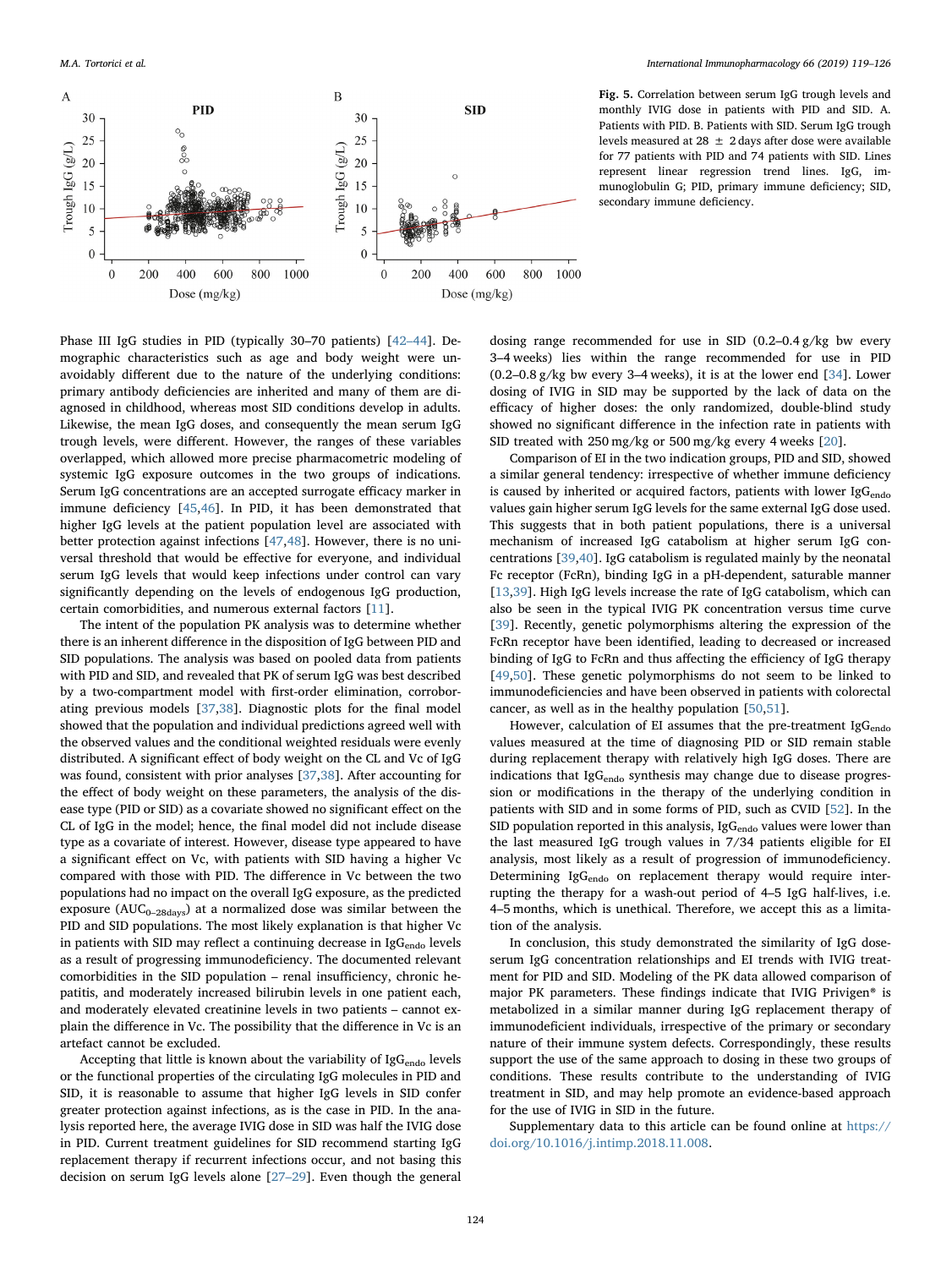### Acknowledgements

The authors thank Prof. Stephen Jolles, University Hospital of Wales, Cardiff, UK for sharing his cohort data for calculation of EI in PID, and Dr. Alphonse Hubsch, CSL Behring, for critical review and discussion of the manuscript. Editorial assistance was provided by Emiliana Jelezarova, PhD, CMPP™, Fishawack Communications GmbH, a member of the Fishawack Group of Companies, funded by CSL Behring.

## Funding

This work was supported by CSL Behring LLC, King of Prussia, PA, USA. The sponsor was involved in developing the study design, in the collection, analysis, and interpretation of data. The decision to submit the article for publication was that of the authors.

## Declaration of conflict of interest

MAT, JPL, JJ, JH, DP, and MAR are employees of CSL Behring. MAT and MAR own CSL Behring shares. During data analysis and development of the manuscript, SP was an employee of CSL Behring. RW reports no potential conflicts of interest.

#### References

- <span id="page-6-0"></span>[1] F.A. Bonilla, I. Barlan, H. Chapel, B.T. Costa-Carvalho, C. Cunningham-Rundles, M.T. de la Morena, et al., International Consensus Document (ICON): common variable immunodeficiency disorders, J. Allergy Clin. Immunol. Pract. 4 (1) (2016) 38–59, [https://doi.org/10.1016/j.jaip.2015.07.025.](https://doi.org/10.1016/j.jaip.2015.07.025)
- [2] A. Bousfiha, L. Jeddane, W. Al-Herz, F. Ailal, J.L. Casanova, T. Chatila, et al., The 2015 IUIS phenotypic classification for primary immunodeficiencies, J. Clin. Immunol. 35 (8) (2015) 727–738, [https://doi.org/10.1007/s10875-015-0198-5.](https://doi.org/10.1007/s10875-015-0198-5)
- [3] C. Picard, W. Al-Herz, A. Bousfiha, J.L. Casanova, T. Chatila, M.E. Conley, et al., Primary immunodeficiency diseases: an update on the classification from the International Union of Immunological Societies Expert Committee for Primary Immunodeficiency 2015, J. Clin. Immunol. 35 (8) (2015) 696–726, [https://doi.org/](https://doi.org/10.1007/s10875-015-0201-1) [10.1007/s10875-015-0201-1.](https://doi.org/10.1007/s10875-015-0201-1)
- [4] N. Raje, C. Dinakar, Overview of immunodeficiency disorders, Immunol. Allergy Clin. N. Am. 35 (4) (2015) 599–623, [https://doi.org/10.1016/j.iac.2015.07.001.](https://doi.org/10.1016/j.iac.2015.07.001)
- <span id="page-6-1"></span>[5] P.F. Yong, R. Chee, B. Grimbacher, Hypogammaglobulinaemia, Immunol. Allergy Clin. N. Am. 28 (4) (2008) 691–713 vii [https://doi.org/10.1016/j.iac.2008.06.003.](https://doi.org/10.1016/j.iac.2008.06.003)
- <span id="page-6-22"></span>[6] N. Compagno, G. Malipiero, F. Cinetto, C. Agostini, Immunoglobulin replacement therapy in secondary hypogammaglobulinemia, Front. Immunol. 5 (2014) 626, [https://doi.org/10.3389/](https://doi.org/10.3389/fimmu.2014.00626)fimmu.2014.00626.
- <span id="page-6-6"></span>[7] S.S. Duraisingham, M. Buckland, J. Dempster, L. Lorenzo, S. Grigoriadou, H.J. Longhurst, Primary vs. secondary antibody deficiency: clinical features and infection outcomes of immunoglobulin replacement, PLoS One 9 (6) (2014) e100324, [https://doi.org/10.1371/journal.pone.0100324.](https://doi.org/10.1371/journal.pone.0100324)
- <span id="page-6-2"></span>[8] T.M. Windegger, C.A. Lambooy, L. Hollis, K. Morwood, H. Weston, Y.L. Fung, Subcutaneous immunoglobulin therapy for hypogammaglobulinemia secondary to malignancy or related drug therapy, Transfus. Med. Rev. 31 (1) (2016) 45–50, [https://doi.org/10.1016/j.tmrv.2016.06.006.](https://doi.org/10.1016/j.tmrv.2016.06.006)
- <span id="page-6-3"></span>[9] S. Agarwal, C. Cunningham-Rundles, Assessment and clinical interpretation of reduced IgG values, Ann. Allergy Asthma Immunol. 99 (3) (2007) 281–283, [https://](https://doi.org/10.1016/S1081-1206(10)60665-5) [doi.org/10.1016/S1081-1206\(10\)60665-5.](https://doi.org/10.1016/S1081-1206(10)60665-5)
- <span id="page-6-4"></span>[10] [C.M. Roifman, H. Levison, E.W. Gelfand, High-dose versus low-dose intravenous](http://refhub.elsevier.com/S1567-5769(18)30740-9/rf0050) [immunoglobulin in hypogammaglobulinaemia and chronic lung disease, Lancet 1](http://refhub.elsevier.com/S1567-5769(18)30740-9/rf0050) [\(8541\) \(1987\) 1075](http://refhub.elsevier.com/S1567-5769(18)30740-9/rf0050)–1077.
- <span id="page-6-5"></span>[11] V.R. Bonagura, Dose and outcomes in primary immunodeficiency disorders, Clin. Exp. Immunol. 178 (Suppl. 1) (2014) 7-9, https://doi.org/10.1111/cei.1249.
- <span id="page-6-7"></span>[12] N. Compagno, F. Cinetto, G. Semenzato, C. Agostini, Subcutaneous immunoglobulin in lymphoproliferative disorders and rituximab-related secondary hypogammaglobulinemia: a single-center experience in 61 patients, Haematologica 99 (6) (2014) 1101–1106, [https://doi.org/10.3324/haematol.2013.101261.](https://doi.org/10.3324/haematol.2013.101261)
- <span id="page-6-34"></span>[13] L. Mouthon, J.P. Fermand, J.E. Gottenberg, Management of secondary immune deficiencies: what is the role of immunoglobulins? Curr. Opin. Allergy Clin. Immunol. 13 (Suppl. 2) (2013) S56–S67, [https://doi.org/10.1097/01.all.](https://doi.org/10.1097/01.all.0000433132.16436.b5) [0000433132.16436.b5.](https://doi.org/10.1097/01.all.0000433132.16436.b5)
- [14] S. Jolles, S.C. Jordan, J.S. Orange, I.N. van Schaik, Immunoglobulins: current understanding and future directions, Clin. Exp. Immunol. 178 (Suppl. 1) (2014) 163-168, https://doi.org/10.1111/cei.125.
- <span id="page-6-8"></span>[15] M. Saeedian, I. Randhawa, Immunoglobulin replacement therapy: a twenty-year review and current update, Int. Arch. Allergy Immunol. 164 (2) (2014) 151–166, [https://doi.org/10.1159/000363445.](https://doi.org/10.1159/000363445)
- <span id="page-6-9"></span>[16] P. Sriaroon, M. Ballow, Immunoglobulin replacement therapy for primary immunodeficiency, Immunol. Allergy Clin. N. Am. 35 (4) (2015) 713–730, [https://](https://doi.org/10.1016/j.iac.2015.07.006) [doi.org/10.1016/j.iac.2015.07.006.](https://doi.org/10.1016/j.iac.2015.07.006)
- <span id="page-6-10"></span>[17] Cooperative Group for the Study of Immunoglobulin in Chronic Lymphocytic Leukemia, Intravenous immunoglobulin for the prevention of infection in chronic lymphocytic leukemia. A randomized, controlled clinical trial, N. Engl. J. Med. 319 (14) (1988) 902–907, [https://doi.org/10.1056/NEJM198810063191403.](https://doi.org/10.1056/NEJM198810063191403)
- [18] H. Griffi[ths, V. Brennan, J. Lea, C. Bunch, M. Lee, H. Chapel, Crossover study of](http://refhub.elsevier.com/S1567-5769(18)30740-9/rf0090) [immunoglobulin replacement therapy in patients with low-grade B-cell tumors,](http://refhub.elsevier.com/S1567-5769(18)30740-9/rf0090) [Blood 73 \(2\) \(1989\) 366](http://refhub.elsevier.com/S1567-5769(18)30740-9/rf0090)–368.
- [19] [B.J. Boughton, N. Jackson, S. Lim, N. Smith, Randomized trial of intravenous im](http://refhub.elsevier.com/S1567-5769(18)30740-9/rf0095)[munoglobulin prophylaxis for patients with chronic lymphocytic leukaemia and](http://refhub.elsevier.com/S1567-5769(18)30740-9/rf0095) [secondary hypogammaglobulinaemia, Clin. Lab. Haematol. 17 \(1\) \(1995\) 75](http://refhub.elsevier.com/S1567-5769(18)30740-9/rf0095)–80.
- <span id="page-6-33"></span>[20] [H. Chapel, M. Dicato, H. Gamm, V. Brennan, F. Ries, C. Bunch, et al.,](http://refhub.elsevier.com/S1567-5769(18)30740-9/rf0100) [Immunoglobulin replacement in patients with chronic lymphocytic leukaemia: a](http://refhub.elsevier.com/S1567-5769(18)30740-9/rf0100) [comparison of two dose regimes, Br. J. Haematol. 88 \(1\) \(1994\) 209](http://refhub.elsevier.com/S1567-5769(18)30740-9/rf0100)–212.
- [21] K.M. Sullivan, K.J. Kopecky, J. Jocom, L. Fisher, C.D. Buckner, J.D. Meyers, et al., Immunomodulatory and antimicrobial efficacy of intravenous immunoglobulin in bone marrow transplantation, N. Engl. J. Med. 323 (11) (1990) 705–712, [https://](https://doi.org/10.1056/NEJM199009133231103) [doi.org/10.1056/NEJM199009133231103.](https://doi.org/10.1056/NEJM199009133231103)
- <span id="page-6-11"></span>[22] P. Raanani, A. Gafter-Gvili, M. Paul, I. Ben-Bassat, L. Leibovici, O. Shpilberg, Immunoglobulin prophylaxis in hematological malignancies and hematopoietic stem cell transplantation, Cochrane Database Syst. Rev. 4 (2008) CD006501, , [https://doi.org/10.1002/14651858.CD006501.pub2.](https://doi.org/10.1002/14651858.CD006501.pub2)
- <span id="page-6-12"></span>[23] P. Raanani, A. Gafter-Gvili, M. Paul, I. Ben-Bassat, L. Leibovici, O. Shpilberg, Immunoglobulin prophylaxis in hematopoietic stem cell transplantation: systematic review and meta-analysis, J. Clin. Oncol. 27 (5) (2009) 770–781, [https://doi.org/](https://doi.org/10.1200/JCO.2008.16.8450) [10.1200/JCO.2008.16.8450.](https://doi.org/10.1200/JCO.2008.16.8450)
- <span id="page-6-13"></span>[24] C. Agostini, I.W. Blau, E. Kimby, T. Plesner, Prophylactic immunoglobulin therapy in secondary immune deficiency - an expert opinion, Expert. Rev. Clin. Immunol. 12 (9) (2016) 921–926, [https://doi.org/10.1080/1744666X.2016.1208085.](https://doi.org/10.1080/1744666X.2016.1208085)
- <span id="page-6-14"></span>[25] [Food and Drug Administration, Guidance for Industry. Safety, e](http://refhub.elsevier.com/S1567-5769(18)30740-9/rf0125)fficacy, and [Pharmacokinetic Studies to Support Marketing of Immune Globulin Intravenous](http://refhub.elsevier.com/S1567-5769(18)30740-9/rf0125) [\(Human\) as Replacement Therapy for Primary Humoral Immunode](http://refhub.elsevier.com/S1567-5769(18)30740-9/rf0125)ficiency, (2008).
- <span id="page-6-15"></span>[26] Food and Drug Administration, Immune globulin intravenous (IGIV) indications, [https://www.fda.gov/BiologicsBloodVaccines/BloodBloodProducts/](https://www.fda.gov/BiologicsBloodVaccines/BloodBloodProducts/ApprovedProducts/LicensedProductsBLAs/FractionatedPlasmaProducts/ucm133691.htm) [ApprovedProducts/LicensedProductsBLAs/FractionatedPlasmaProducts/](https://www.fda.gov/BiologicsBloodVaccines/BloodBloodProducts/ApprovedProducts/LicensedProductsBLAs/FractionatedPlasmaProducts/ucm133691.htm) [ucm133691.htm,](https://www.fda.gov/BiologicsBloodVaccines/BloodBloodProducts/ApprovedProducts/LicensedProductsBLAs/FractionatedPlasmaProducts/ucm133691.htm) (2013) , Accessed date: July 2017.
- <span id="page-6-16"></span>[27] [European Medicines Agency, Guideline on Core SmPC for Human Normal](http://refhub.elsevier.com/S1567-5769(18)30740-9/rf0135) [Immunoglobulin for Intravenous Administration \(IVIg\), Revised December 2012](http://refhub.elsevier.com/S1567-5769(18)30740-9/rf0135) [\(2012\).](http://refhub.elsevier.com/S1567-5769(18)30740-9/rf0135)
- <span id="page-6-17"></span>[28] Hizentra®[, Subcutaneous Immune Globulin \(Human\) 20%, Product Monograph,](http://refhub.elsevier.com/S1567-5769(18)30740-9/rf0140) [CSL Behring Canada, Inc., Ottawa, Ontario, Canada, 2016.](http://refhub.elsevier.com/S1567-5769(18)30740-9/rf0140)
- <span id="page-6-18"></span>[29] Hizentra®[, Normal Immunoglobulin \(Human\) 20%, Subcutaneous Injection.](http://refhub.elsevier.com/S1567-5769(18)30740-9/rf0145) [Product Information/Data Sheet, CSL Behring \(Australia\) Pty Ltd, Broadmeadows](http://refhub.elsevier.com/S1567-5769(18)30740-9/rf0145) [VIC 3047, Australia and CSL Behring \(NZ\) Limited, Penrose, Auckland, New](http://refhub.elsevier.com/S1567-5769(18)30740-9/rf0145) [Zealand, 2016.](http://refhub.elsevier.com/S1567-5769(18)30740-9/rf0145)
- <span id="page-6-19"></span>[30] [National Blood Authority, Criteria for the Clinical Use of Intravenous](http://refhub.elsevier.com/S1567-5769(18)30740-9/rf0150) [Immunoglobulin in Australia, Second ed., \(2012\) \(July 2012\).](http://refhub.elsevier.com/S1567-5769(18)30740-9/rf0150)
- <span id="page-6-20"></span>[31] [Department of Health UK, Clinical Guidelines for Immunoglobulin Use, Second](http://refhub.elsevier.com/S1567-5769(18)30740-9/rf0155) [Edition Update 2011, \(July 2011\).](http://refhub.elsevier.com/S1567-5769(18)30740-9/rf0155)
- <span id="page-6-21"></span>[32] D. Anderson, K. Ali, V. Blanchette, M. Brouwers, S. Couban, P. Radmoor, et al., Guidelines on the use of intravenous immune globulin for hematologic conditions, Transfus. Med. Rev. 21 (2 Suppl 1) (2007) S9–S56, [https://doi.org/10.1016/j.tmrv.](https://doi.org/10.1016/j.tmrv.2007.01.001) [2007.01.001.](https://doi.org/10.1016/j.tmrv.2007.01.001)
- <span id="page-6-23"></span>[33] F. Hoff[mann, B. Grimbacher, J. Thiel, H.H. Peter, B.H. Belohradsky, Vivaglobin](http://refhub.elsevier.com/S1567-5769(18)30740-9/rf0165) [Study Group, Home-based subcutaneous immunoglobulin G replacement therapy](http://refhub.elsevier.com/S1567-5769(18)30740-9/rf0165) [under real-life conditions in children and adults with antibody de](http://refhub.elsevier.com/S1567-5769(18)30740-9/rf0165)ficiency, Eur. J. [Med. Res. 15 \(6\) \(2010\) 238](http://refhub.elsevier.com/S1567-5769(18)30740-9/rf0165)–245.
- <span id="page-6-24"></span>[34] J. Kerr, I. Quinti, M. Eibl, H. Chapel, P.J. Spath, W.A. Sewell, et al., Is dosing of therapeutic immunoglobulins optimal? A review of a three-decade long debate in Europe, Front. Immunol. 5 (2014) 629, [https://doi.org/10.3389/](https://doi.org/10.3389/fimmu.2014.00629)fimmu.2014. [00629.](https://doi.org/10.3389/fimmu.2014.00629)
- <span id="page-6-25"></span>[35] A. Gardulf, Clinical experiences in primary and secondary immunodeficiencies and immune-mediated conditions using Gammanorm®, Immunotherapy 8 (5) (2016) 633–647, [https://doi.org/10.2217/imt-2015-0013.](https://doi.org/10.2217/imt-2015-0013)
- <span id="page-6-26"></span>[36] [S.R. Jolles, M.S. Ponsford, J.-P. Lawo, M.A. Rojavin, Impact of endogenous IgG](http://refhub.elsevier.com/S1567-5769(18)30740-9/rf0180) [levels in immunoglobulin replacement e](http://refhub.elsevier.com/S1567-5769(18)30740-9/rf0180)fficiency in primary immunodeficiency [\(PID\), J. Allergy Clin. Immunol. 137 \(2\) \(2016\) AB201.](http://refhub.elsevier.com/S1567-5769(18)30740-9/rf0180)
- <span id="page-6-27"></span>[37] C.B. Landersdorfer, M. Bexon, J. Edelman, M. Rojavin, C.M. Kirkpatrick, J. Lu, et al., Pharmacokinetic modeling and simulation of biweekly subcutaneous immunoglobulin dosing in primary immunodeficiency, Postgrad. Med. 125 (6) (2013) 53–61, [https://doi.org/10.3810/pgm.2013.11.2712.](https://doi.org/10.3810/pgm.2013.11.2712)
- <span id="page-6-28"></span>[38] J. Sidhu, M. Rojavin, M. Pfister, J. Edelman, Enhancing patient flexibility of subcutaneous immunoglobulin G dosing: pharmacokinetic outcomes of various maintenance and loading regimens in the treatment of primary immunodeficiency, Biol. Ther. 4 (1–2) (2014) 41–55, [https://doi.org/10.1007/s13554-014-0018-0.](https://doi.org/10.1007/s13554-014-0018-0)
- <span id="page-6-29"></span>[39] V. Gouilleux-Gruart, H. Chapel, S. Chevret, M. Lucas, M. Malphettes, C. Fieschi, et al., Efficiency of immunoglobulin G replacement therapy in common variable immunodeficiency: correlations with clinical phenotype and polymorphism of the neonatal Fc receptor, Clin. Exp. Immunol. 171 (2) (2013) 186–194, [https://doi.org/](https://doi.org/10.1111/cei.12002) [10.1111/cei.12002.](https://doi.org/10.1111/cei.12002)
- <span id="page-6-30"></span>[40] M. Lucas, M. Lee, E. Oksenhendler, H. Chapel, The ratio of mean daily IgG increment/mean daily dose in immunoglobulin replacement therapy in primary antibody deficiencies, J. Allergy Clin. Immunol. Pract. 3 (6) (2015) 998–1000 e2 [https://doi.org/10.1016/j.jaip.2015.07.001.](https://doi.org/10.1016/j.jaip.2015.07.001)
- <span id="page-6-31"></span>[41] [N.H. Holford, A size standard for pharmacokinetics, Clin. Pharmacokinet. 30 \(5\)](http://refhub.elsevier.com/S1567-5769(18)30740-9/rf0205) [\(1996\) 329](http://refhub.elsevier.com/S1567-5769(18)30740-9/rf0205)–332.
- <span id="page-6-32"></span>[42] M.B. Empson, M.L. Tang, L.K. Pearce, L. Rozen, M.S. Gold, C.H. Katelaris, et al.,